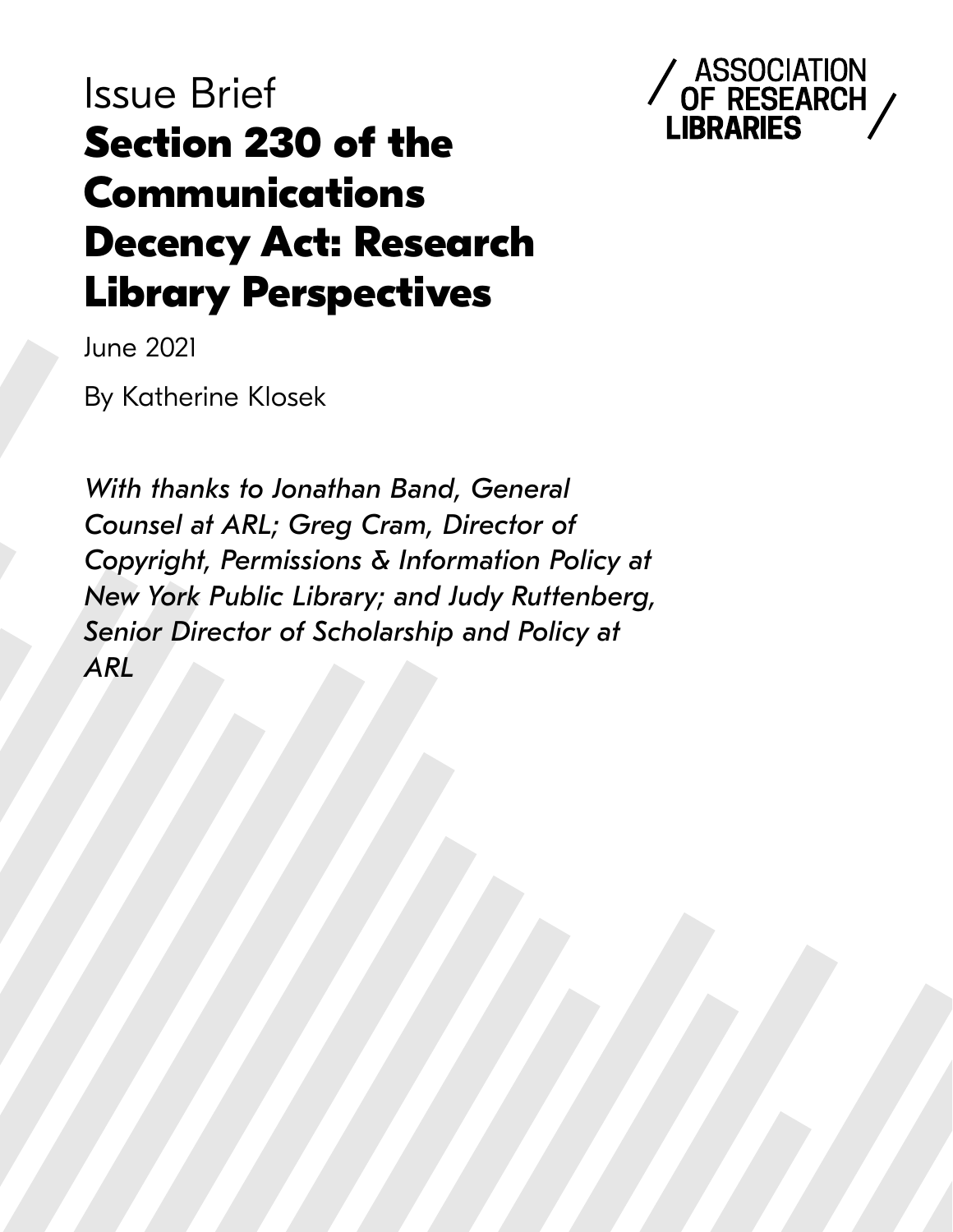| <b>Introduction</b>                                                     | 3                 |
|-------------------------------------------------------------------------|-------------------|
| <b>Background</b>                                                       | 3                 |
| <b>Section 230 of the Communications Decency Act</b>                    | 5                 |
| <b>Libraries and Section 230</b>                                        | 7                 |
| FOSTA: The Allow States and Victims to Fight Online Sex Trafficking Act | 9                 |
| <b>Discussion</b>                                                       | 10                |
| <b>Appendix: Discussion Guide</b>                                       | $12 \,$           |
| Access to Information                                                   | $12 \overline{ }$ |
| Affordability                                                           | $12 \overline{ }$ |
| Anti-harassment                                                         | $12 \overline{ }$ |
| Diversity                                                               | 13                |
| Open Internet                                                           | 13                |
| Political Neutrality/Freedom of Expression                              | 14                |
| Privacy                                                                 | 14                |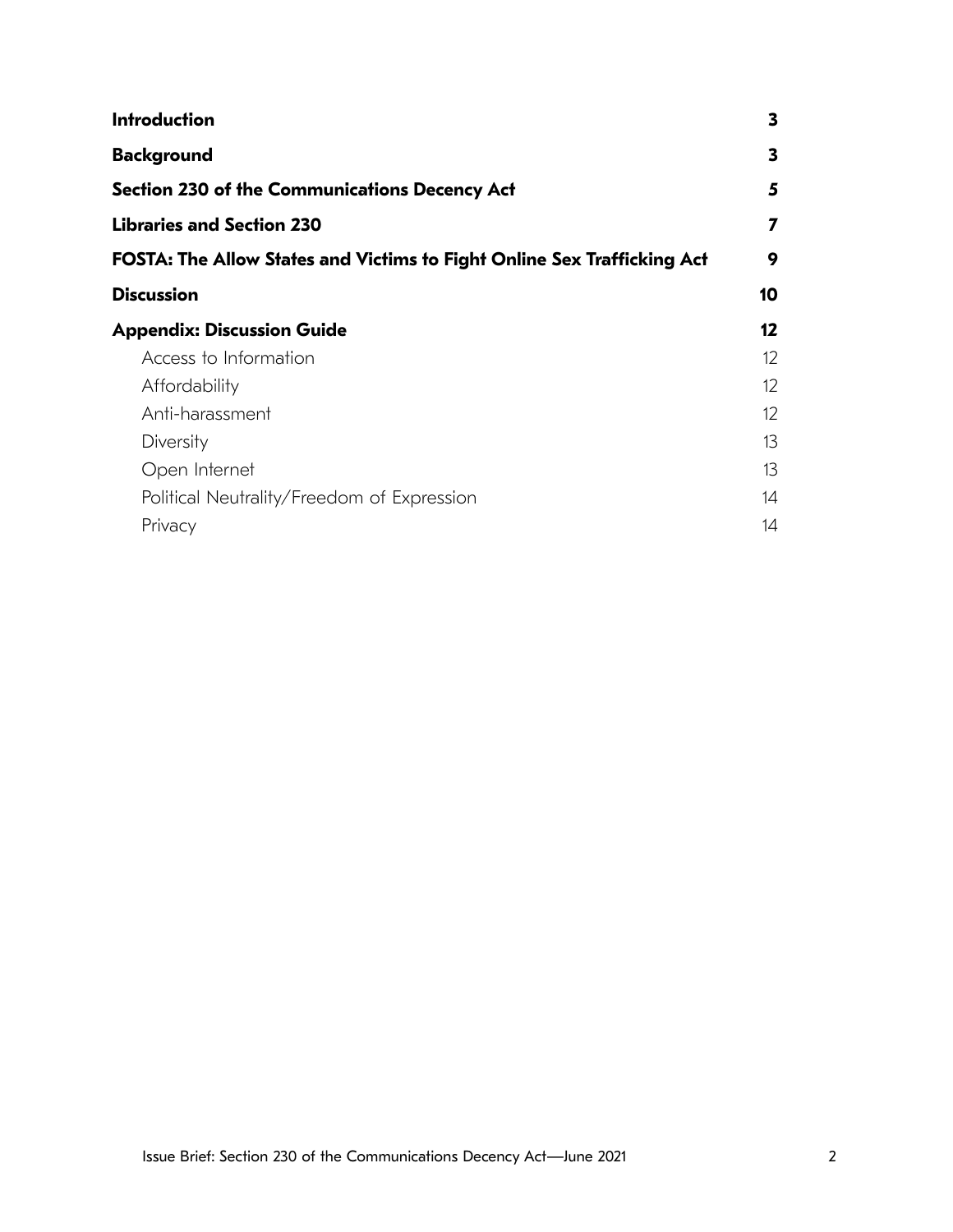# <span id="page-2-0"></span>**Introduction**

The 117th US Congress is holding hearings and debating bills on changes to Section 230 of the Communications Decency Act (CDA), a 1996 law that protects internet service providers and internet users from liability for content shared by third parties.

When it was enacted, Section 230 offered liability protections for thennascent services that are integral to the development of the internet we have today. But Section 230 has come under fre from Democrats who believe internet service providers are not engaging in responsible content moderation, and from Republicans who believe that large social media companies censor conservative voices. This myopic debate ignores the longstanding role that research libraries have played as internet service providers, and the vast experience research libraries have in moderating and publishing content. More information on this topic can be found in the "Discussion" section of this brief.

There is no political consensus on the best way to reform Section 230, or even on what problem needs to be solved with 230 reform. Nevertheless, officials from former president Trump to [President Biden](https://www.theverge.com/2020/5/29/21274812/joe-biden-donald-trump-twitter-facebook-section-230-moderation-revoke)<sup>1</sup> have voiced support for a complete repeal of Section 230; members of Congress have introduced more than 20 bills to reform or repeal Section 230; and [civil rights](https://www.civilrightstable.org/wp-content/uploads/2021/01/Civil-Rights-Privacy-and-Technology-Recommended-2021-Oversight-Priorities.pdf)<sup>2</sup> and [civil society](https://drive.google.com/file/d/1pBhomRaShQQsKekEmL7Nc7NZrZy70hmq/view)<sup>3</sup> groups have introduced their agendas to address speech and technology, giving us an indication of what changes to 230 might look like. Recently, coalitions of [small](http://www.protectsmallsellers.org/)  [e-commerce companie](http://www.protectsmallsellers.org/)[s](#page-14-0)<sup>4</sup> and [progressive tech companies](https://progresschamber.org/)<sup>5</sup> have formed to infuence regulatory reform for tech platforms.

# **Background**

In 1995 the internet company Prodigy was hit with a \$200 million defamation lawsuit because a user posted untrue remarks about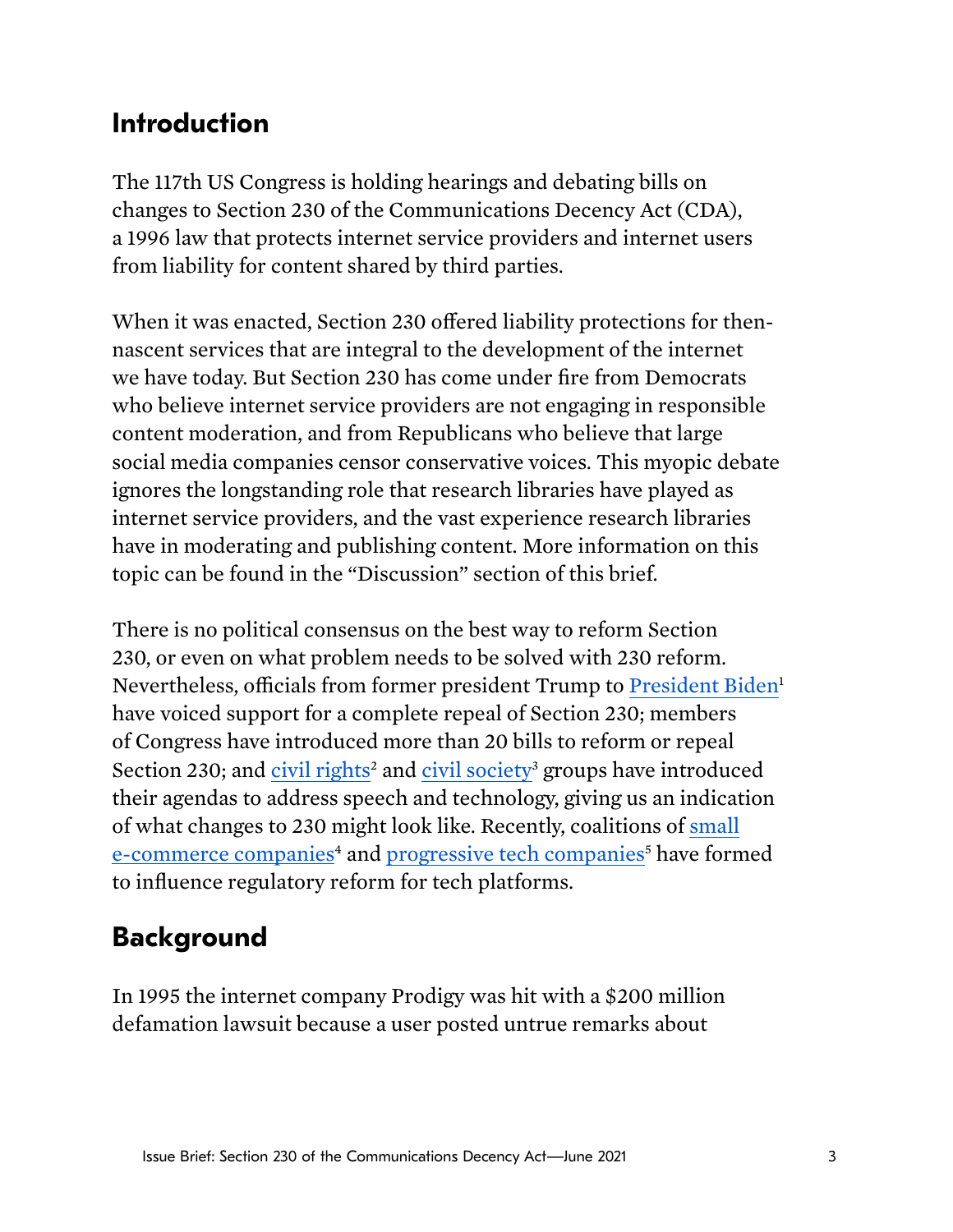brokerage house Stratton Oakmont on a Prodigy bulletin board. (Stratton Oakmont was founded by the "Wolf of Wall Street" Jordan Belfort.) The judge held that Prodigy's decision to adopt content guidelines, restrict nudity, and screen and block obscene content made Prodigy subject to stricter liability than if it had passively hosted all content posted by users. The Prodigy decision was in contrast to another case in which a judge determined that CompuServe was not the publisher or editor of material and therefore would not be liable for defamation. Representatives Christopher Cox (R-CA) and Ron Wyden (D-OR) thought this was ["backward](https://www.congress.gov/crec/1995/08/04/CREC-1995-08-04-pt1-PgH8460.pdf#page=11)," and that internet companies should be able to screen ofensive material without the risk of expensive lawsuits.<sup>6</sup> What became Section 230 is rooted in a desire to protect platforms from liability for third-party content, and to encourage responsible content moderation by platforms, which includes allowing the removal of hate speech, harassment, and other harmful content.

The *[Congressional Record](https://www.congress.gov/crec/1995/08/04/CREC-1995-08-04-pt1-PgH8460.pdf#page=11)* from 1995 is useful in grounding any modern conversation about Section 230 reform; its fndings and policy statements reveal themes of deregulation and fostering and protecting online speech. One congressional fnding speaks to the objective of encouraging an open internet: "The Internet and other interactive computer services offer a forum for a true diversity of political discourse, unique opportunities for cultural development, and myriad avenues for intellectual activity.["7](#page-14-0) Indeed, Representative Cox noted, "The Internet is a fascinating place and many of us have recently become acquainted with all that it holds for us in terms of education and political discourse. We want to make sure that everyone in America has an open invitation and feels welcome to participate in the Internet.["8](#page-14-0) The record states that it is the policy of the United States to "promote the continued development of the Internet and other interactive computer services and other interactive media.["9](#page-14-0) 

Another fnding is, "The Internet and other interactive computer services have fourished, to the beneft of all Americans, with a minimum of government regulation.["10](#page-14-0) As Cox elaborates, "it will establish as the policy of the United States that we do not wish to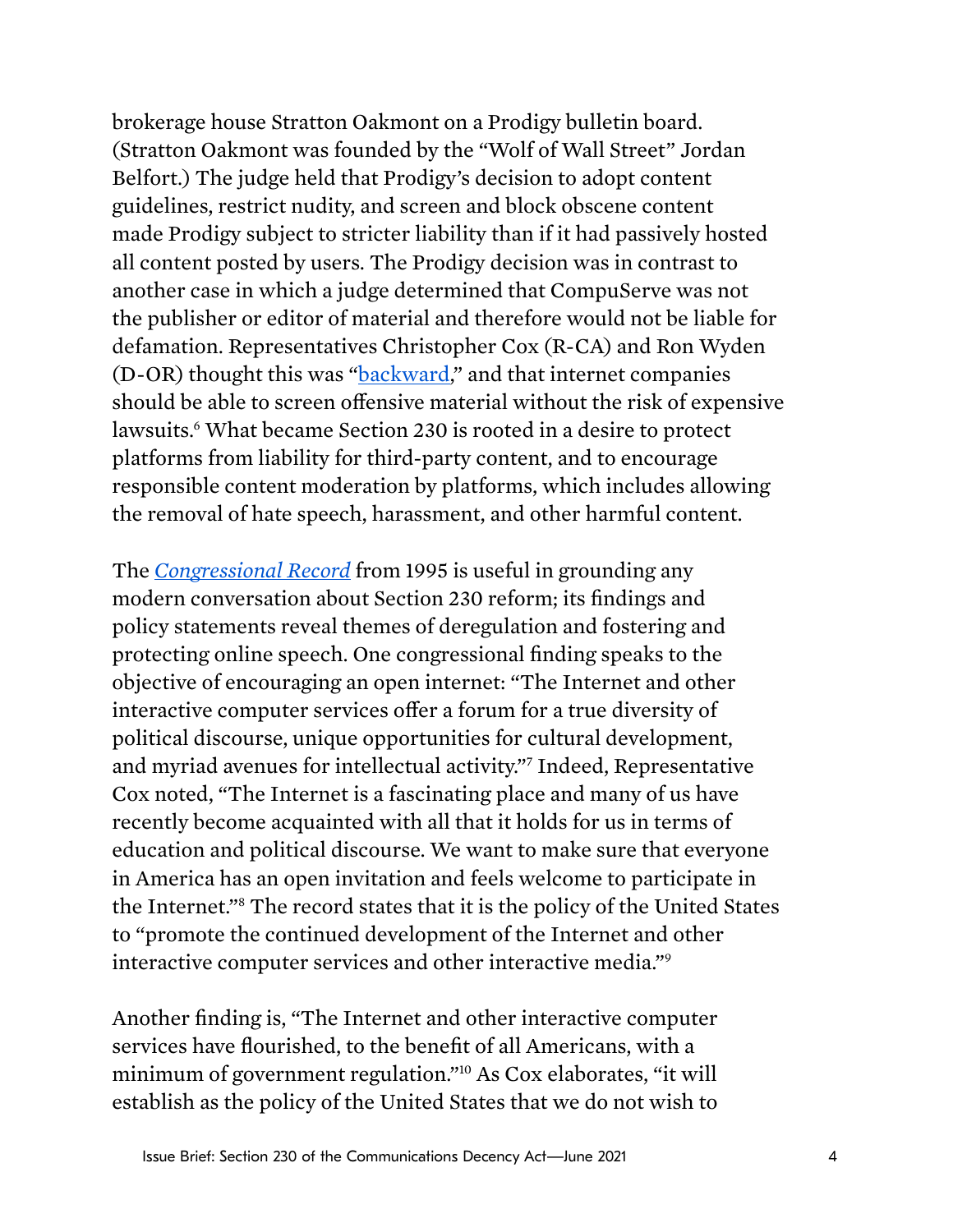<span id="page-4-0"></span>have content regulation by the Federal Government of what is on the Internet, that we do not wish to have a Federal Computer Commission with an army of bureaucrats regulating the Internet because frankly the Internet has grown up to be what it is without that kind of help from the Government.["11](#page-14-0) The record notes that it is the policy of the United States to "preserve the vibrant and competitive free market that presently exists for the Internet and other interactive computer services, unfettered by State or Federal regulation.["12](#page-14-0) 

# **Section 230 of the Communications Decency Act**

Section 230 of the Communications Decency Act (CDA) is a legal shield that protects internet service providers and users from liability for publishing or restricting access to content posted by another party. The law applies to third-party speech like user posts on Facebook, comment sections of news sites, content posted by users of university networks and library interactive computer services, and any site that relies on user-generated content (such as Wikipedia and Yelp). The frst clause holds that it is the speakers, not the platforms, who are liable for content they post. The second clause incentivizes content moderation by guaranteeing the liability protection. Together, they have allowed the internet to fourish.

**Section 230(c)(1)** holds that when service providers publish thirdparty content, they are not considered the publisher or speaker of that content (speakers of illegal content may still be held liable):

No provider or user of an interactive computer service shall be treated as the publisher or speaker of any information provided by another information content provider.

The statute defnes an "interactive computer service" as "any information service, system, or access software provider that provides or enables computer access by multiple users to a computer server, including specifcally a service or system that provides access to the Internet and such systems operated or services ofered by libraries or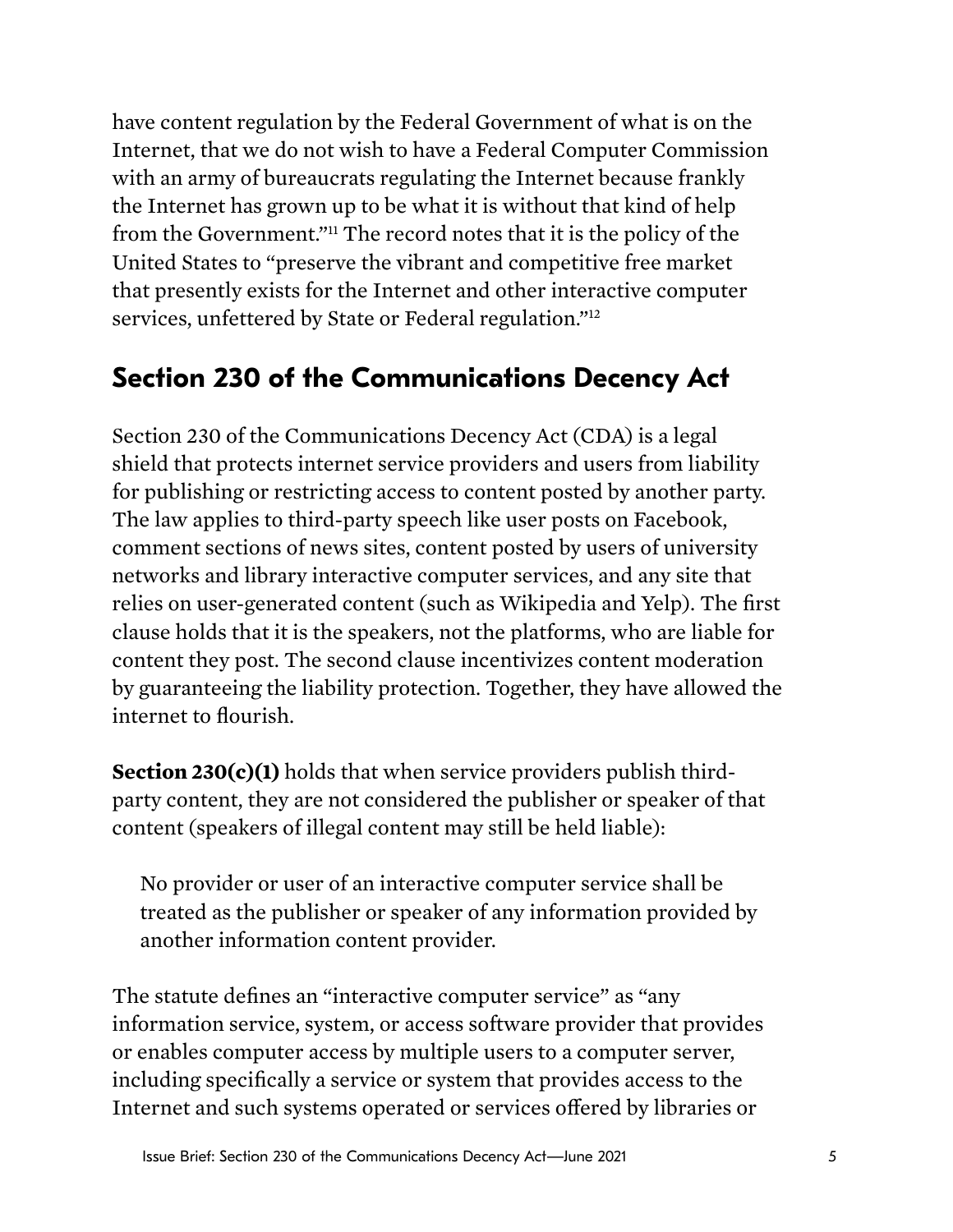educational institutions," a defnition that courts have interpreted to include platforms like Facebook, Craigslist, and Twitter. Libraries are expressly included in the statutory defnition of interactive computer service. An "information content provider" is "any person or entity that is responsible, in whole or in part, for the creation or development of information provided through the Internet or any other interactive computer service."

**Section 230(c)(2)** states that service providers and users may not be held liable for good-faith efforts to restrict access to certain content (this good-faith requirement is not present in Section  $230(c)(1)$ ). This is the clause that provides safe harbor for a provider's decision to flter and remove ofensive content; Senator Wyden refers to this as the "sword" to the previous section's "shield." Without this protection, small and medium sized companies without the resources to fght lawsuits would not be able to enter the market or compete with tech giants.

No provider or user of an interactive computer service shall be held liable on account of—

- A. any action voluntarily taken in good faith to restrict access to or availability of material that the provider or user considers to be obscene, lewd, lascivious, flthy, excessively violent, harassing, or otherwise objectionable, whether or not such material is constitutionally protected; or
- B. any action taken to enable or make available to information content providers or others the technical means to restrict access to material described in paragraph (1).

**Section 230(e)** lists instances in which the liability protections will not apply, including violations of federal criminal law, including sexual exploitation of children; federal intellectual property law; communications privacy law; and sex trafficking law.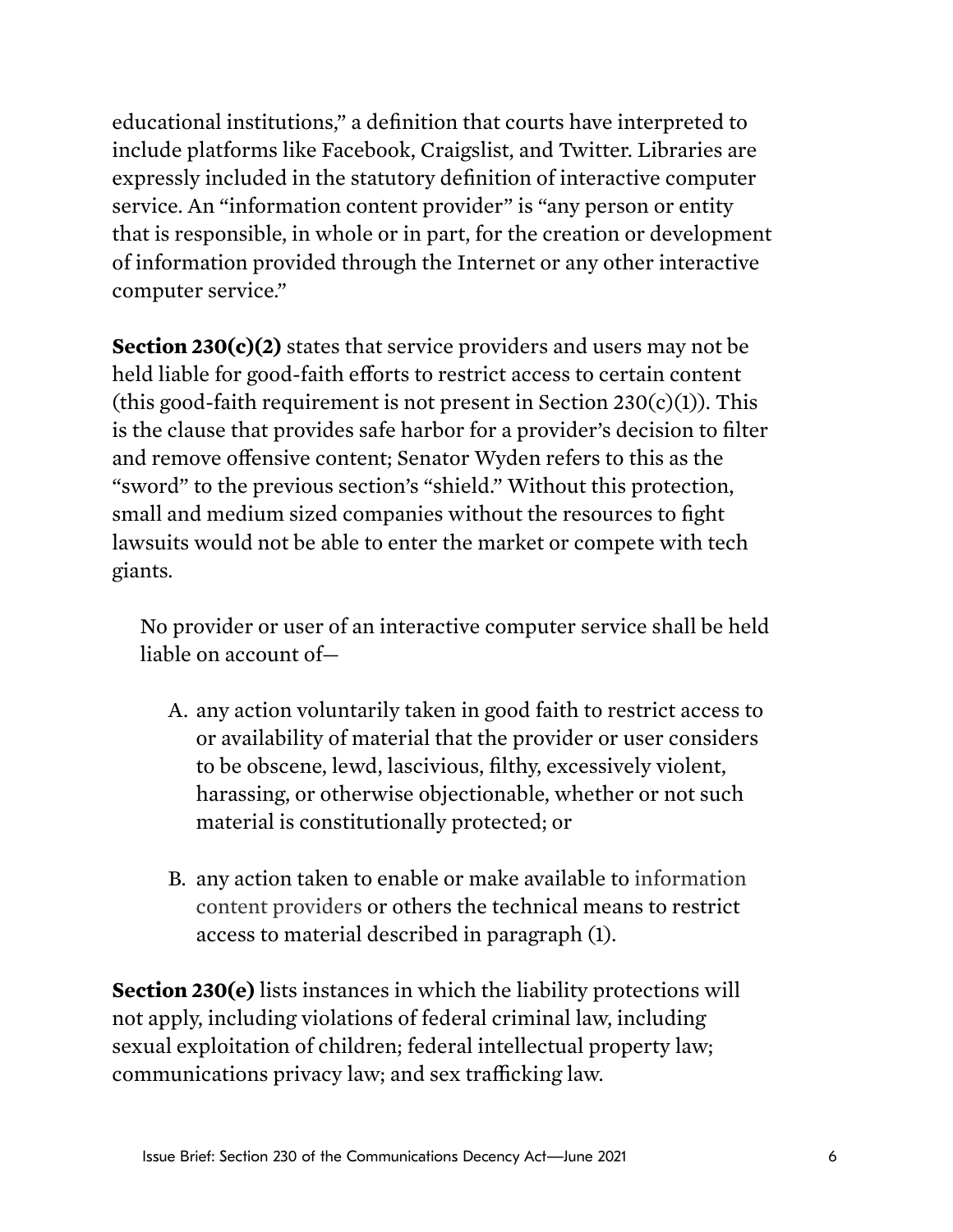<span id="page-6-0"></span>The courts have interpreted Section 230 broadly to shield an interactive computer service from liability for third-party speech on its system, even if the service had actual or constructive knowledge that the speech was unlawful. Cox and Wyden have asserted that this interpretation is what they intended. On the other hand, some (including Justice Clarence Thomas in a recent dissenting opinion) believe that Congress only intended to protect internet services from strict liability (that is, liability regardless of knowledge), but not from liability if they knew or should have known about the unlawful third-party speech.

The broad interpretation of Section 230 has allowed internet services that enable third-party speech to fourish. The services are not forced to monitor or flter this speech because they do not fear legal liability for this speech. At the same time, the services are encouraged to develop moderation policies because they do not fear legal liability by virtue of engaging in that moderation. Internet service providers believe that this approach has enabled them to moderate their services in a manner appropriate to their budgets and the communities they serve.

# **Libraries and Section 230**

The current conversation around Section 230 centers around big tech, but libraries and universities would almost certainly be afected by any changes to the law. As mentioned above, libraries are included in the statutory defnition of "interactive computer service" in Section 230 (f )  $(2):$ 

The term ["interactive computer service](https://www.law.cornell.edu/definitions/uscode.php?width=840&height=800&iframe=true&def_id=47-USC-1900800046-1237841278&term_occur=999&term_src=)" means any [information](https://www.law.cornell.edu/definitions/uscode.php?width=840&height=800&iframe=true&def_id=47-USC-197268543-1952898658&term_occur=999&term_src=title:47:chapter:5:subchapter:II:part:I:section:230)  [service,](https://www.law.cornell.edu/definitions/uscode.php?width=840&height=800&iframe=true&def_id=47-USC-197268543-1952898658&term_occur=999&term_src=title:47:chapter:5:subchapter:II:part:I:section:230) system, or [access software provider](https://www.law.cornell.edu/definitions/uscode.php?width=840&height=800&iframe=true&def_id=47-USC-629364878-1237841280&term_occur=999&term_src=title:47:chapter:5:subchapter:II:part:I:section:230) that provides or enables computer access by multiple users to a computer server, including specifcally a service or system that provides access to th[e Internet](https://www.law.cornell.edu/definitions/uscode.php?width=840&height=800&iframe=true&def_id=47-USC-635054945-1237841277&term_occur=999&term_src=title:47:chapter:5:subchapter:II:part:I:section:230)  and such systems operated or services ofered by **libraries or educational institutions**. [emphasis added]

Any changes to the liability protections of 230 may endanger the ability of libraries to fulfll their public service missions. Research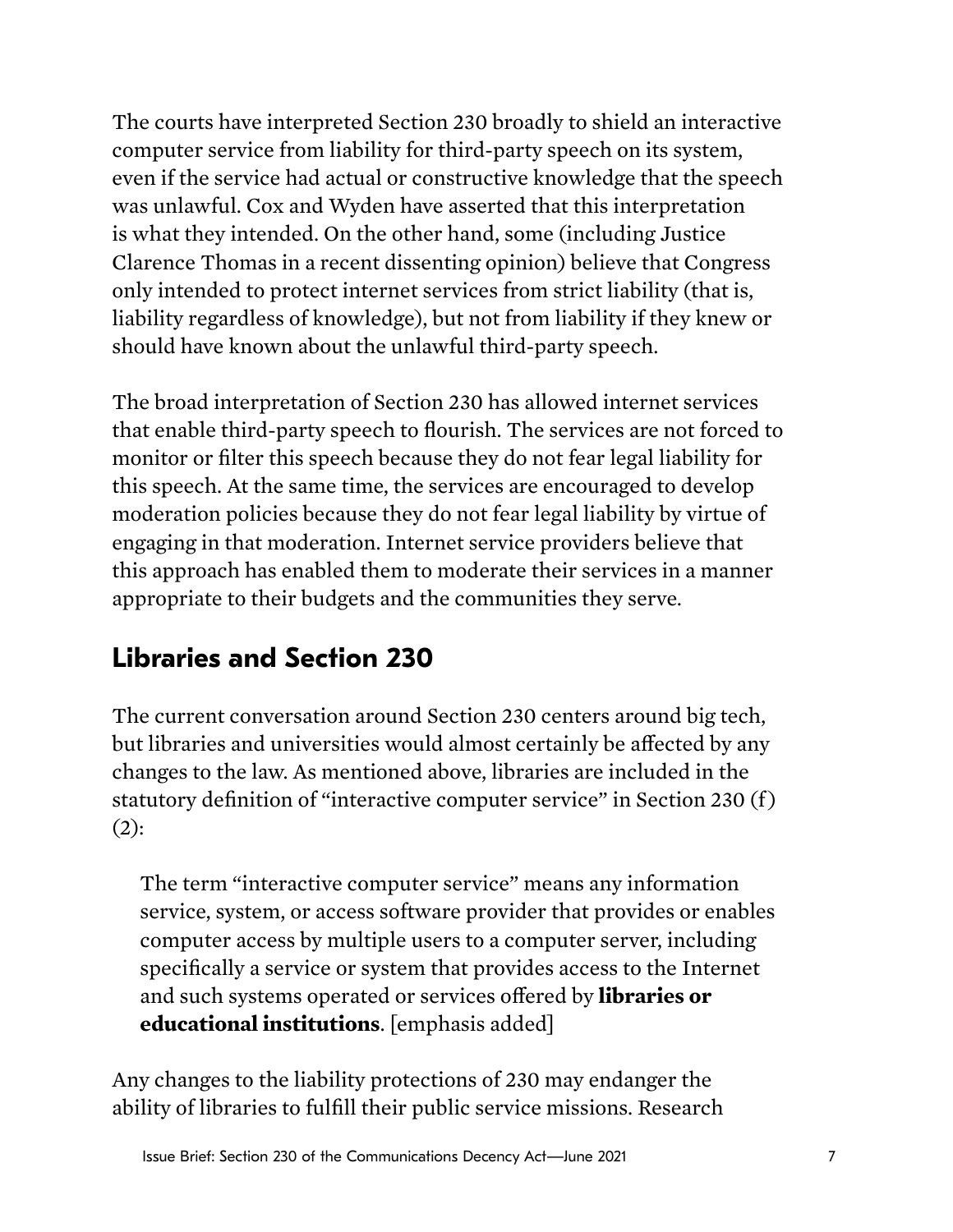libraries and universities operate networks that function like internet service providers. At Duke University, for instance, 40,000 students, staff, and faculty have <u>network credentials</u>.[13](#page-15-0) Network access allows students to stream lectures, submit homework, take exams, and access digitized readings. Research and public libraries also provide access to the internet through the computers and broadband connections in their buildings. All libraries serve core functions including organizing, contextualizing, and curating information. Libraries develop innovative online services, and solicit user-provided content, like the National Archives and Records Administration's [Citizen Archivist](https://www.archives.gov/citizen-archivist) program<sup>14</sup> and the Library of Congress's [By the People](https://crowd.loc.gov) platform.[15](#page-15-0) 

Beyond concerns with statutory language, the debate around 230 touches on issues that libraries and higher education care about: intellectual freedom, free speech, equitable access to information, and privacy. The current public policy debate centers large social media platforms as purveyors of misinformation, and Section 230 as the law that allows users to share and spread unlawful content with impunity.

However, it is the First Amendment that [protects speech,](https://www.nytimes.com/2019/08/06/technology/section-230-hate-speech.html)<sup>16</sup> including speech that is "obscene, lewd, lascivious, flthy, excessively violent, harassing, or otherwise objectionable" as mentioned in Section 230(c)  $(2)(A).$ 

In 1995 Representative Zoe Lofgren endorsed what became Section 230 for its potential to "preserve the frst amendment and open systems on the Net."[17](#page-15-0) There are at least two issues that are relevant to any discussion of the relationship between Section 230 and the First Amendment: the frst is that private providers cannot violate constitutionally protected free speech because they are not state actors. Courts have [rejected](https://fas.org/sgp/crs/misc/R45650.pdf)<sup>[18](#page-15-0)</sup> claims that social media sites should be treated as state actors and therefore subject to the First Amendment:

Congress shall make no law respecting an establishment of religion, or prohibiting the free exercise thereof; or abridging the freedom of speech, or of the press.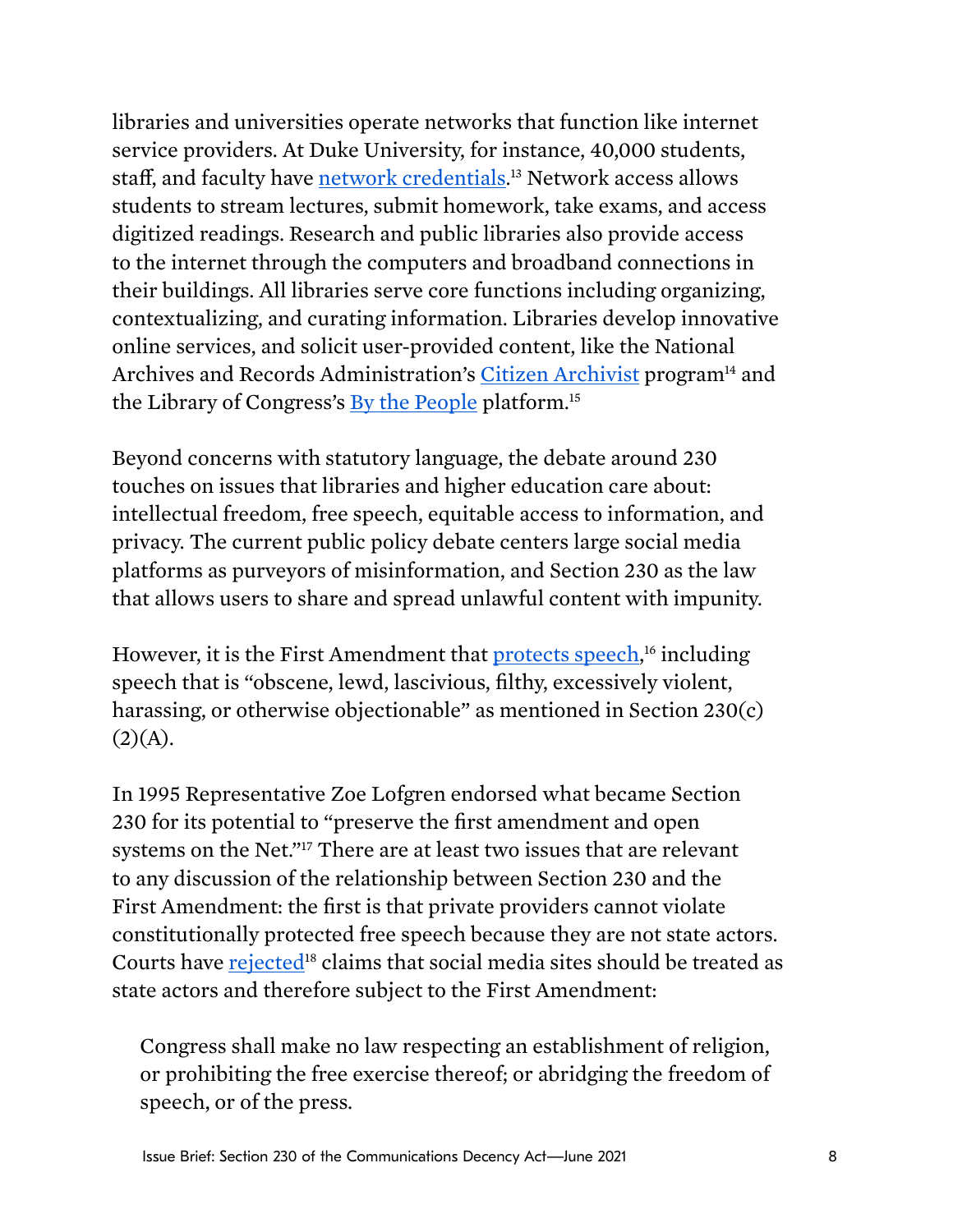<span id="page-8-0"></span>A second issue is that government-mandated content-moderation requirements may implicate providers' First Amendment rights. According to Eric Goldman, platforms' content-moderation decisions are protected by the First Amendment because of the constitutional [protections](https://digitalcommons.law.scu.edu/cgi/viewcontent.cgi?article=1955&context=facpubs) of "freedom of speech [and] of the press;" social media companies engage in speech and press activities by republishing thirdparty content.<sup>19</sup>

# **FOSTA: The Allow States and Victims to Fight Online Sex Trafficking Act**

For 22 years, Section 230 remained unchanged. Although legislators from time to time argued that it gave internet services a "free pass," members of Congress generally supported the rapid expansion of internet services. This changed in 2018, with the enactment [FOSTA,](https://www.congress.gov/bill/115th-congress/house-bill/1865/text?r=1) which addressed sex trafficking.<sup>20</sup> Opponents of FOSTA argued that many of the ofenses covered by FOSTA were already outside the Section 230 safe harbor. Moreover, FOSTA's broad language could place websites used by consensual sex workers in jeopardy. Nonetheless, Congress enacted FOSTA, creating an exception to the liability protections of Section 230 for third-party content that promotes "sexual exploitation of children or sex trafficking."

According to FOSTA opponents, the amendment had the negative efects they anticipated. Websites that consensual sex workers used to arrange dates, and sites that helped victims of sex trafficking, closed out of fear of liability. Forced of of the internet, some sex workers returned to streetwalking in search of clients, resulting in an increase of violence against sex workers. Although FOSTA failed to meet its objective of decreasing sex trafficking, and indeed worsened conditions for sex workers, it shattered Section 230's image of being an untouchable safe harbor for internet services. Since FOSTA's passage, a slew of bills have been introduced to amend Section 230.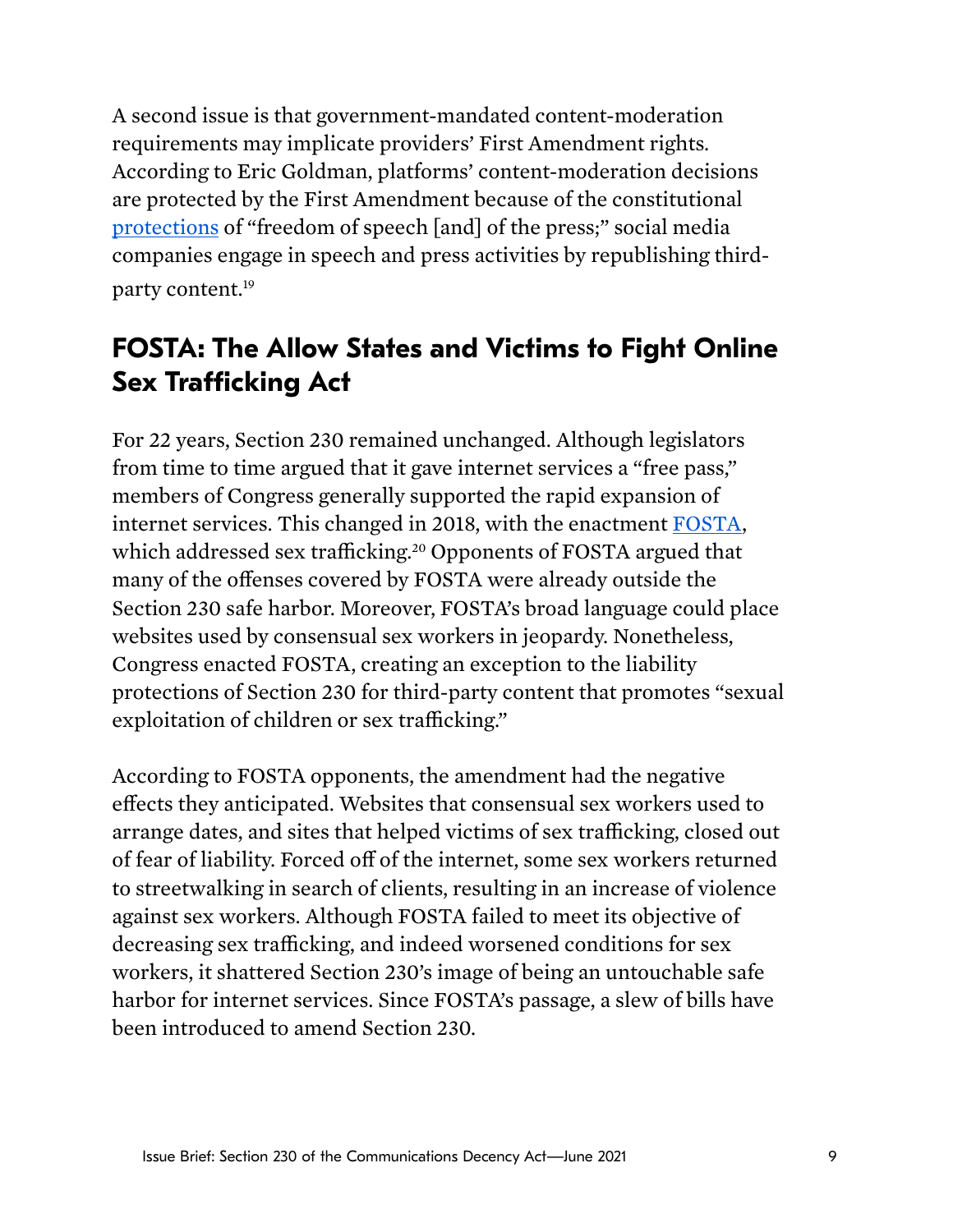## <span id="page-9-0"></span>**Discussion**

During the Association of Research Libraries (ARL) 2021 Spring Association Meeting, members of the research library community discussed ways that research libraries rely on Section 230. The purpose of the conversation was to guide our advocacy strategy around Section 230, and around other policies that implicate our community's values. We framed the discussion around values that are fundamental to research libraries and higher education—the values and discussion questions are below, following a brief summary of themes that surfaced in the discussion.

One emergent theme of the discussion was that moderating content and providing platforms for third-party speech has been a core role of research libraries for centuries. Participants noted that research libraries "have what we need as a community," and that we do not need federal laws to further constrain institutions to manage speech and to curtail harassment or hate speech. Libraries shared examples of appropriate use policies and codes of conduct to guide internet and social media use. For instance, [UC San Diego's social media guidelines](https://ucpa.ucsd.edu/images/uploads/social-media-guidelines.pdf)  encourage debate while noting that personal attacks and abusive language may result in users being "blocked or banned from the site.["21](#page-15-0) These institutional guidelines explicitly address hate speech, and content that may be defamatory or infringe copyright: "We don't tolerate racism, sexism, homophobia or other forms of hate-speech. Comments that could be interpreted as such may be removed. We may delete any content that may put us in legal jeopardy, such as potentially libelous or defamatory postings, or material posted in potential breach of copyright." Further, UC San Diego Library's [Library Computer &](https://library.ucsd.edu/about/policies/library-computer-use-policy.html)  [Internet Use Policy](https://library.ucsd.edu/about/policies/library-computer-use-policy.html) reads, "The Library has an obligation to maintain a welcoming, comfortable, safe, and harassment-free environment for library patrons and for university employees. Usage of library computers must support such an environment"; and "In keeping with the spirit of UC San Diego's [Principles of Community,](http://www.ucsd.edu/explore/about/principles.html) we expect library users to be guided by courtesy, sensitivity, and respect for others when accessing and viewing Internet material and using the library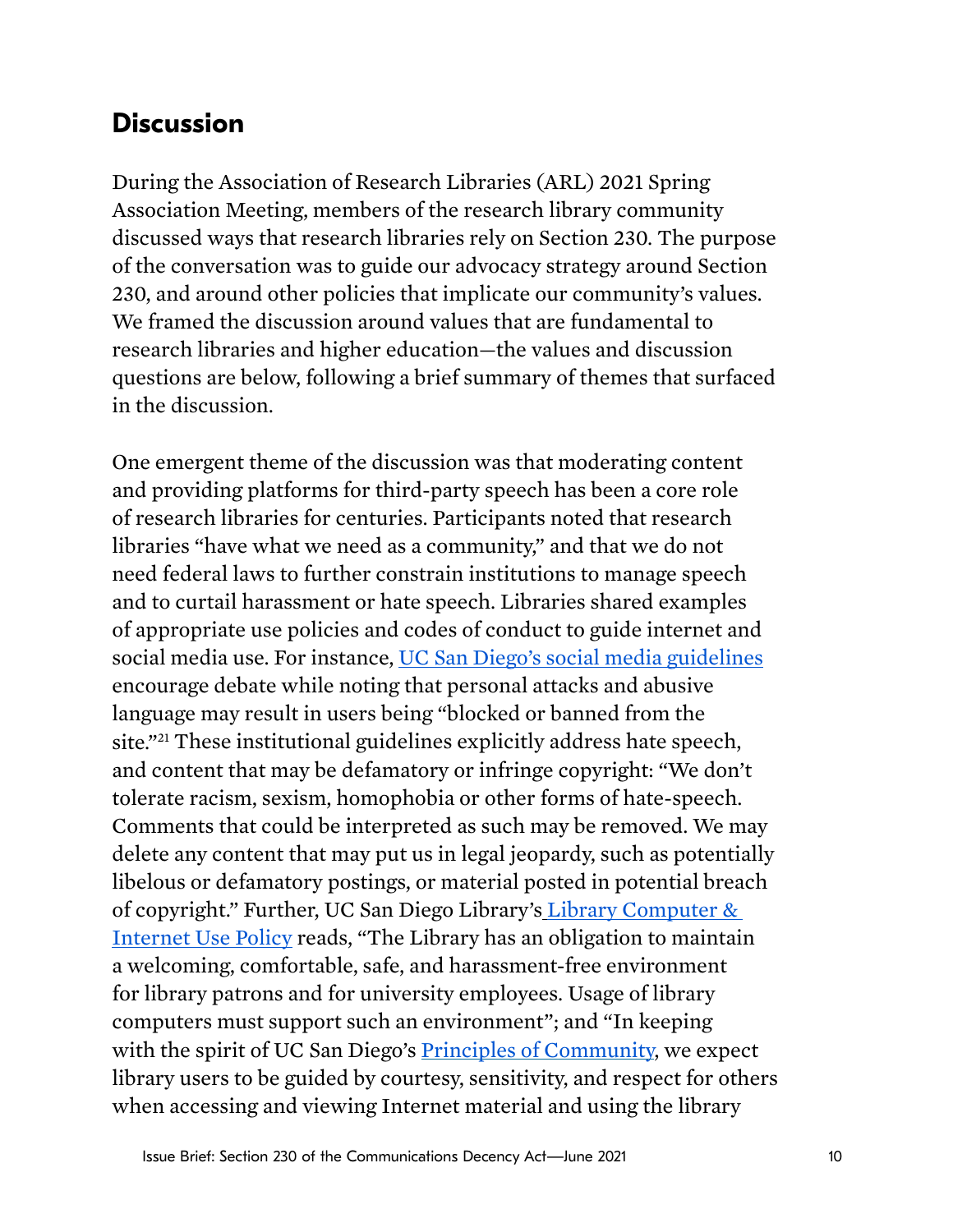#### computers in general."[22](#page-15-0)

Another clear theme of the ARL Spring Meeting discussion is that libraries are not "politically neutral," and that we "can't live with a law on political neutrality." Defning neutrality is especially challenging in the current climate of misinformation and "alternate facts." Fortunately, libraries and librarians are often seen as trustworthy by all sides. One foundational role that libraries play is helping people navigate sources of information, evaluate information for integrity, and provide a platform for exploring the truth. Rather than attempting to be neutral, libraries provide platforms for people to explore truth from a range of legitimate perspectives, and host conversations with scholars and others who are interested and curious about engaging with materials and new knowledge. This is refected in UC San Diego's [Principles](https://ucsd.edu/about/principles.html)  [of Community,](https://ucsd.edu/about/principles.html) which encourage students, faculty, and staf to foster understanding of individuals and groups of diferent race, ethnicity, sex, gender identity, age, disability, sexual orientation, religion, and political beliefs; to reject discrimination based on these diferences; to pursue freedom of expression of individuality and diversity within the bounds of courtesy, sensitivity, confdentiality, and respect; and to learn and work together in an atmosphere free of abusive or demeaning treatment.<sup>23</sup>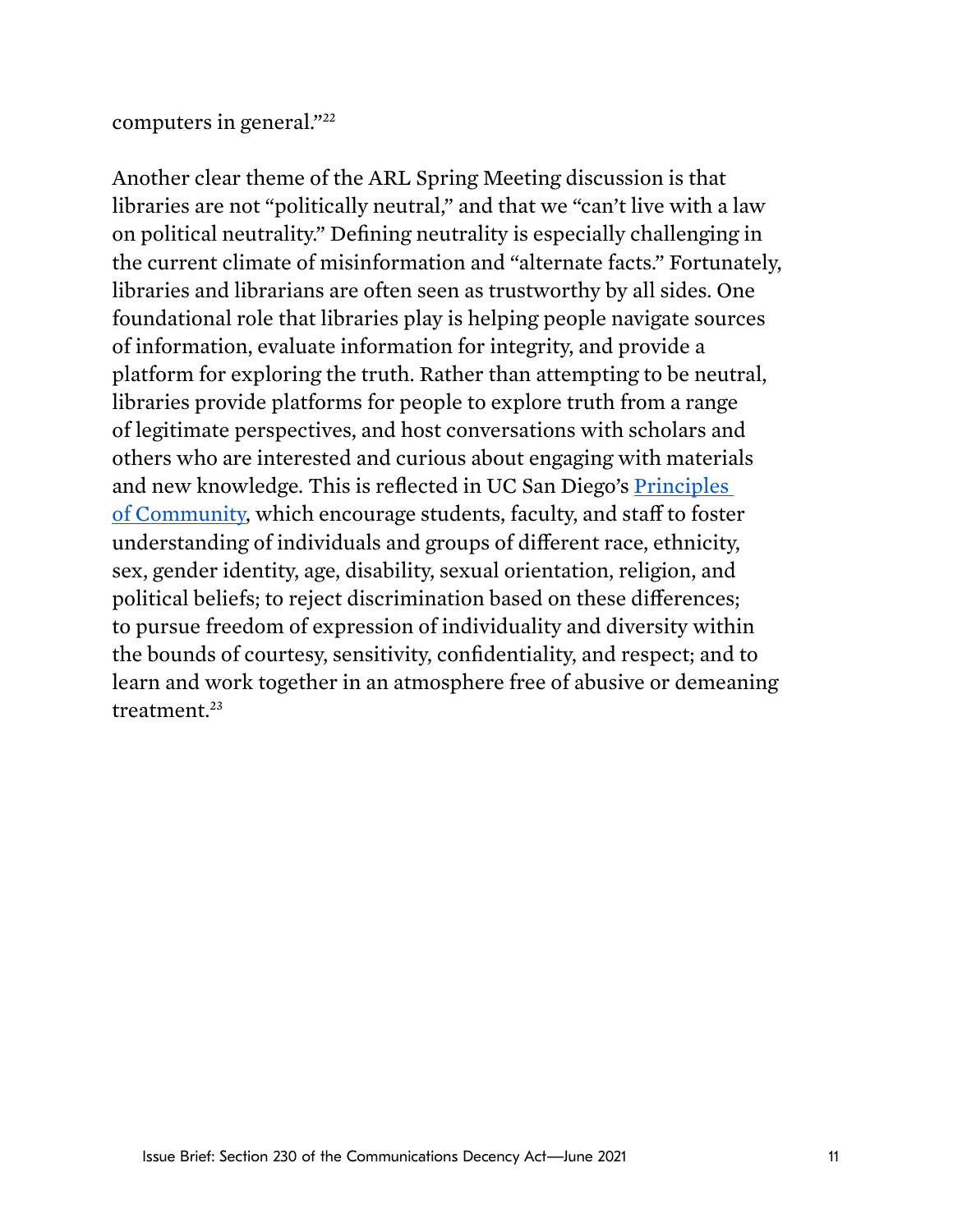# <span id="page-11-0"></span>**Appendix: Discussion Guide**

#### **Access to Information**

Some Section 230 critics focus on the amplifcation caused by algorithms. The [Protecting Americans from Dangerous Algorithms](https://malinowski.house.gov/sites/malinowski.house.gov/files/Malinowski_Eshoo_Algorithms.pdf)  [Act,](https://malinowski.house.gov/sites/malinowski.house.gov/files/Malinowski_Eshoo_Algorithms.pdf) for example, would remove Section 230 liability protections from social media platforms when their algorithms promote certain content like international terrorism.[24](#page-16-0) Rep. Tom Malinowski (D-NJ), who introduced the bill, wishes to remove liability protection for platforms that facilitate real-world harm. However, algorithms make platforms more useful by providing users with content they may want, and it may be impossible to design an algorithm that amplifes only "good" content and not "bad" content.

- Libraries may contract with vendors that use algorithms to suggest relevant content for researchers. Are there other, more direct ways that libraries rely on algorithms?
- How could reduced liability for algorithmic amplifcation of certain content afect research libraries?

### **Affordability**

Some Section 230 critics target platforms with advertising-based business models. Platforms display online advertisements according to data that is generated by user activity—every click and interaction is a data point that builds a user profle. These advertisements keep services free for users. Proposals that would reform Section 230 by reducing liability protection for platforms that accept payment, like the SAFE TECH Act (S. 299), would likely affect web hosting and other free, adsupported services.<sup>25</sup>

• How might your library's digital services be afected by increased liability for free content?

#### **Anti-harassment**

Of the [41 percent o](https://www.pewresearch.org/internet/2021/01/13/the-state-of-online-harassment/)f Americans who have experienced some form of online harassment, half say they have been harrassed because of their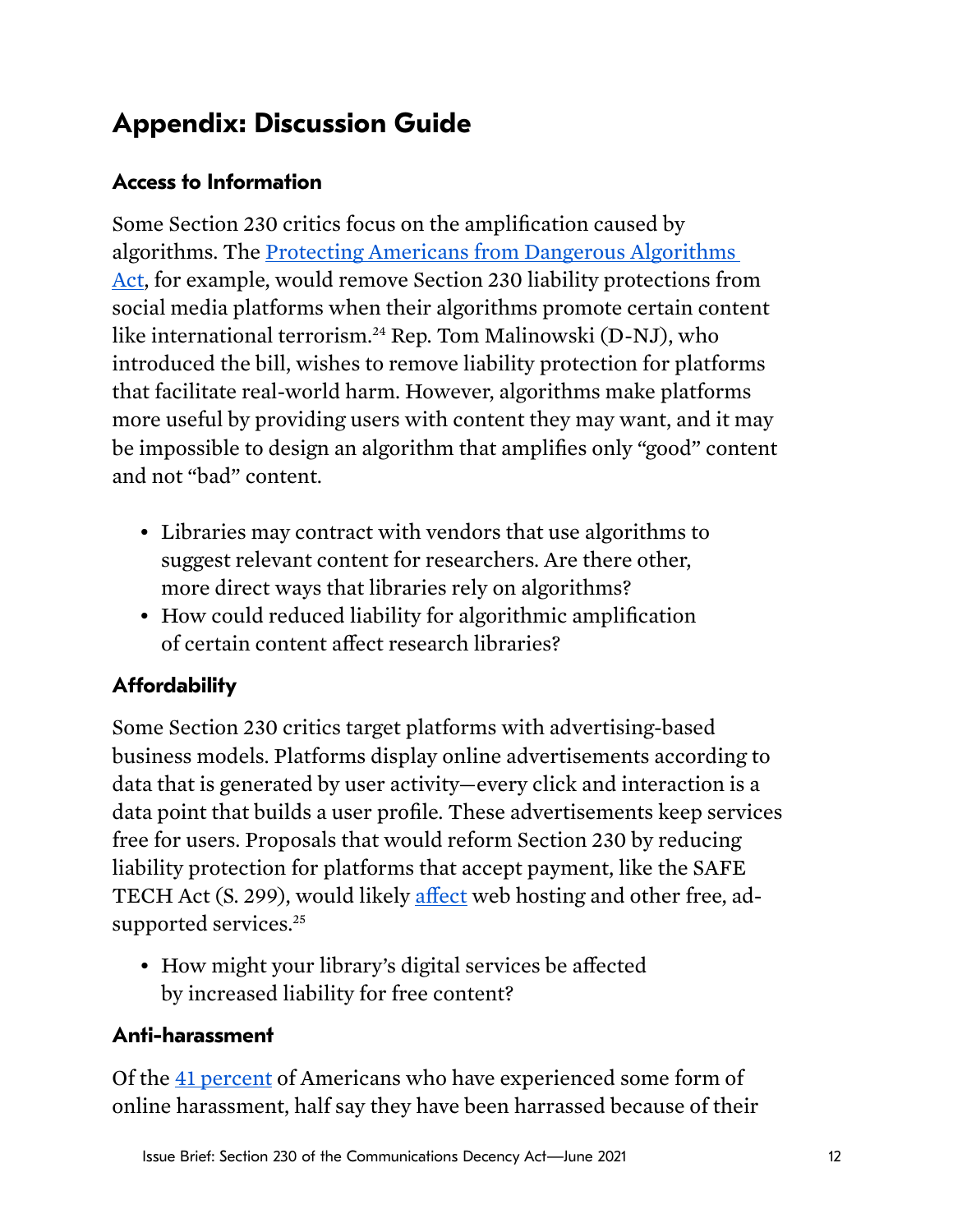<span id="page-12-0"></span>political views[.26](#page-16-0) Some Section 230 critics seek to force platforms to do more to combat online harassment, likely through more aggressive monitoring and fltering. But such actions would almost certainly capture lawful (albeit offensive) speech protected by the First Amendment. Moreover, there would be many false positives as nonharassing speech was removed along with the harassing speech. The free exchange of ideas on the internet may be less robust under such a policy. Libraries support freedom of speech while condemning hate speech, and any speech used to threaten and intimidate marginalized communities.

- How does your library protect against online harassment?
- How do you balance this with freedom of expression? Who makes these decisions?

#### **Diversity**

Some have suggested eliminating the Section 230 safe harbors if the platform had actual or constructive knowledge of unlawful thirdparty speech. Without the certainty that lawsuits alleging platform responsibility for user content would be quickly dismissed, internet service providers may default to a censorship regime that would be harmful to groups who have been historically marginalized, like the Black Lives Matter and #metoo movements.

- How do your library's institutional policies advance diversity?
- What are some examples of how your institution has worked to counter the historical lack of access to resources and information for underrepresented individuals and populations?

#### **Open Internet**

Complete repeal of Section 230 is politically unlikely, but would be catastrophic for the internet as we know it, the economy, and the spread of creativity and knowledge.

• How could uncertainty about your library's liability protections for user-generated content afect your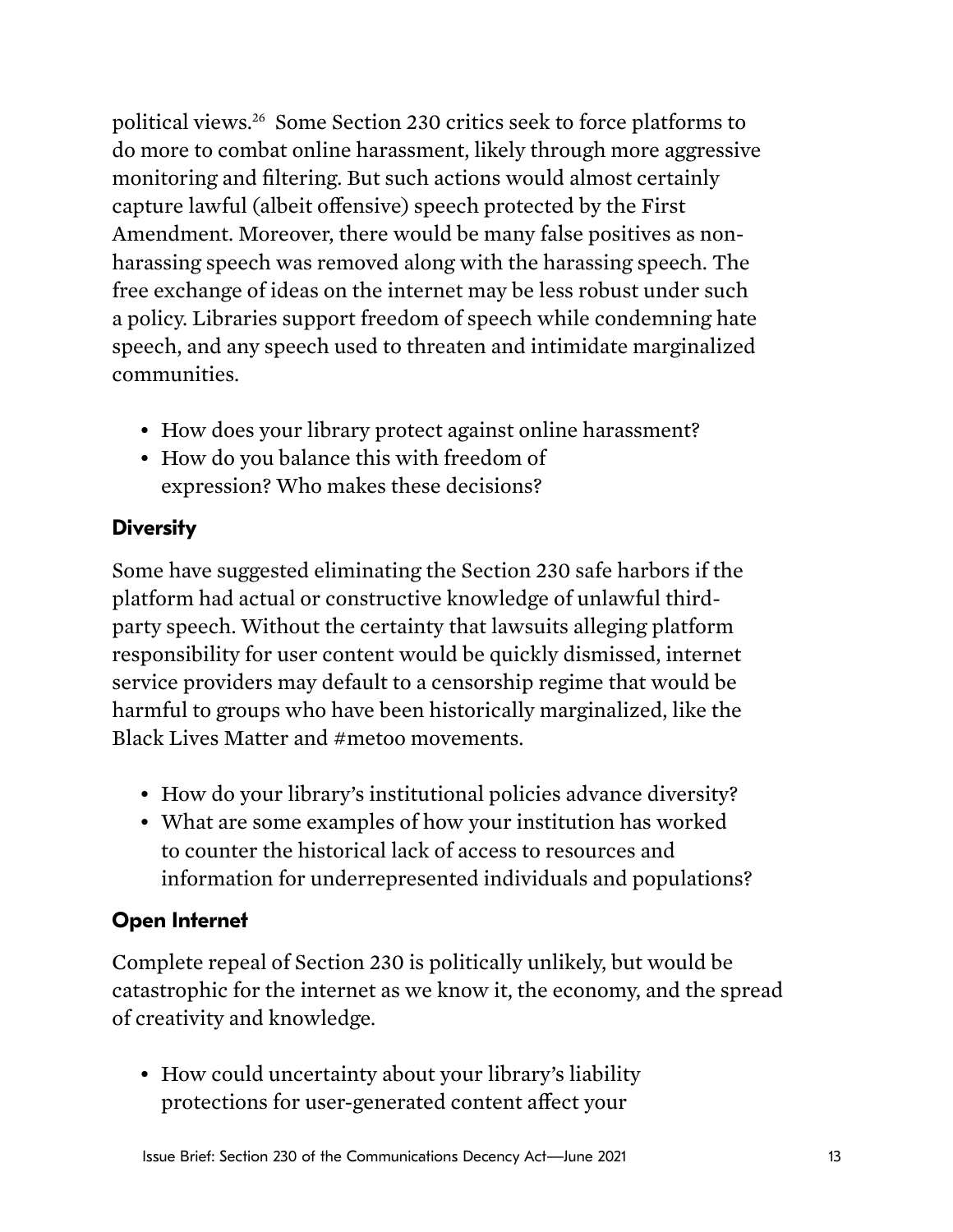<span id="page-13-0"></span>ability to provide online services, such as access to the internet and hosting digital repositories?

#### **Political Neutrality/Freedom of Expression**

Some lawmakers have proposed that eligibility for Section 230 safe harbors should turn on political neutrality; these proposals are usually a response to [false concerns](https://static1.squarespace.com/static/5b6df958f8370af3217d4178/t/60187b5f45762e708708c8e9/1612217185240/NYU+False+Accusation_2.pdf) about conservative bias.<sup>27</sup> As written, Section 230 does not require platforms to be politically neutral in order to receive liability protections. A neutrality requirement would mean that a platform could not exclude posts relating to the American Nazi Party or climate-change denial, for example.

- How would a requirement for political neutrality online align with your institution's free speech policies?
- Are there digital services your library would not be able to provide if you were required to be politically neutral?

#### **Privacy**

Increasing transparency and accountability around content-moderation practices is a good goal, but legal mandates to change and disclose content-moderation practices may [implicate the First Amendment.](https://fas.org/sgp/crs/misc/LSB10306.pdf)<sup>28</sup> In his recent [testimony](https://energycommerce.house.gov/sites/democrats.energycommerce.house.gov/files/documents/Witness%20Testimony_Zuckerberg_CAT_CPC_2021.03.25.pdf) before the House Energy and Commerce Committee, Facebook CEO Mark Zuckerberg called for Congress to "consider making platforms' intermediary liability protection for certain types of unlawful content conditional on companies' ability to meet best practices to combat the spread of this content."[29](#page-16-0) Best practices that would identify speakers who engage in harmful content would threaten privacy. Proposals that require platforms to meet certain standards in order to receive liability protections may be coupled with broader proposals to address data privacy.

- Could making liability contingent on best practices afect academic freedom?
- How would transparency requirements affect your library?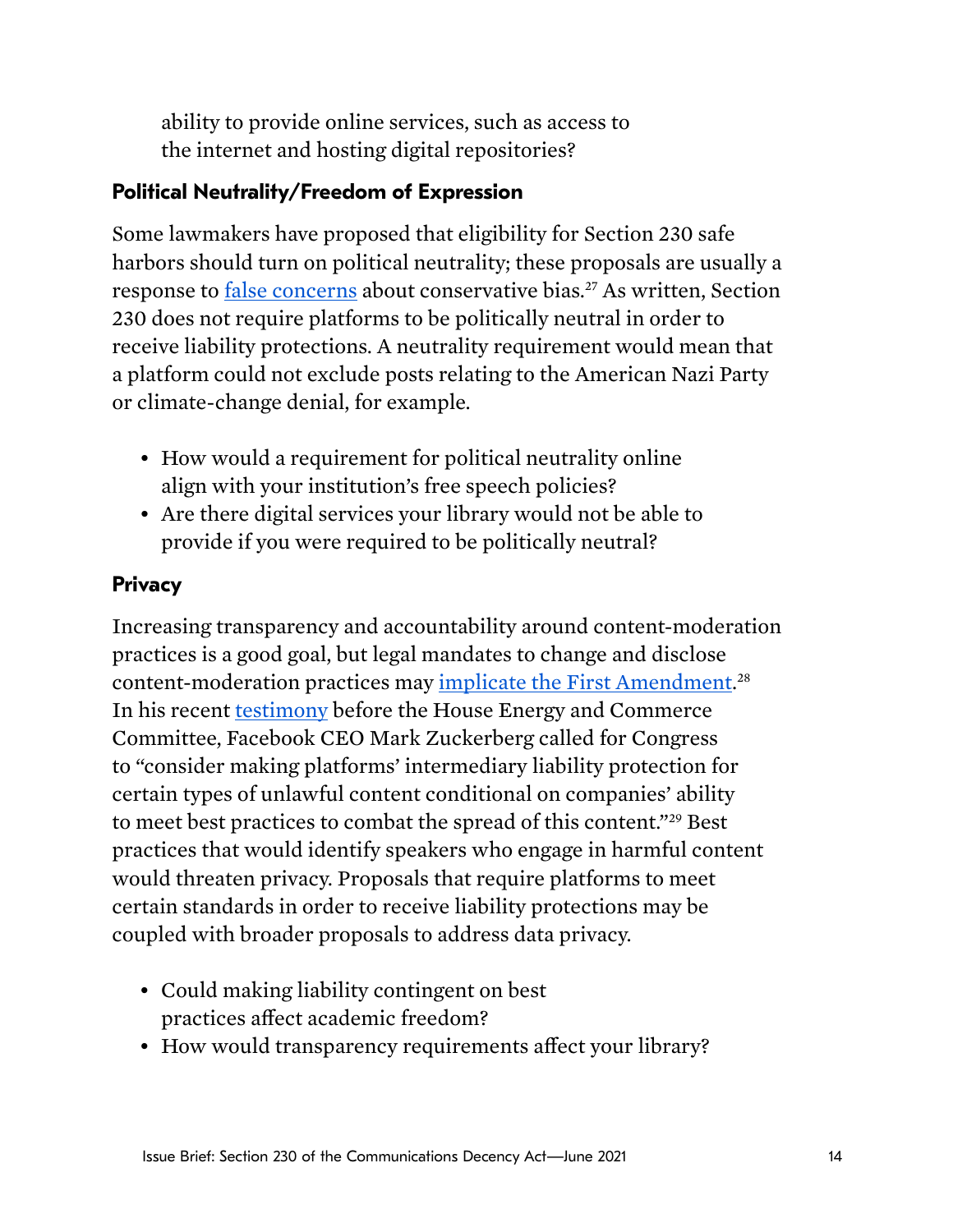#### <span id="page-14-0"></span>**Endnotes**

- 1 Makena Kelly, "Joe Biden Doesn't Like Trump's Twitter Order, but Still Wants to Revoke Section 230," *The Verge*, May 29, 2020, [https://www.theverge.com/2020/5/29/21274812/joe-biden](https://www.theverge.com/2020/5/29/21274812/joe-biden-donald-trump-twitter-facebook-section-230-moderation-revoke)[donald-trump-twitter-facebook-section-230-moderation-revoke](https://www.theverge.com/2020/5/29/21274812/joe-biden-donald-trump-twitter-facebook-section-230-moderation-revoke).
- $\overline{2}$ 2 *Civil Rights, Privacy, and Technology: Recommended 2021 Oversight Priorities for the 117th Congress*, Civil Rights, Privacy and Technology Table, [https://www.civilrightstable.org/wp](https://www.civilrightstable.org/wp-content/uploads/2021/01/Civil-Rights-Privacy-and-Technology-Recommended-2021-Oversight-Priorities.pdf)[content/uploads/2021/01/Civil-Rights-Privacy-and-Technology-Recommended-2021-Oversight-](https://www.civilrightstable.org/wp-content/uploads/2021/01/Civil-Rights-Privacy-and-Technology-Recommended-2021-Oversight-Priorities.pdf)[Priorities.pdf.](https://www.civilrightstable.org/wp-content/uploads/2021/01/Civil-Rights-Privacy-and-Technology-Recommended-2021-Oversight-Priorities.pdf)
- 3 Letter from 75 organizations to incoming Biden-Harris administration and 117th Congress, January 27, 2021, https://drive.google.com/file/d/1pBhomRaShQQsKekEmL7Nc7NZrZy70hmq/ [view.](https://drive.google.com/file/d/1pBhomRaShQQsKekEmL7Nc7NZrZy70hmq/view)
- 4 The Coalition to Protect America's Small Sellers, <http://www.protectsmallsellers.org/>.
- 5 Chamber of Progress, [https://progresschamber.org/.](https://progresschamber.org/)
- 6 141 Cong. Rec. H8470 (daily ed. August 4, 1995), [https://www.congress.gov/crec/1995/08/04/](https://www.congress.gov/crec/1995/08/04/CREC-1995-08-04-pt1-PgH8460.pdf#page=11)  [CREC-1995-08-04-pt1-PgH8460.pdf#page=11](https://www.congress.gov/crec/1995/08/04/CREC-1995-08-04-pt1-PgH8460.pdf#page=11).
- 7 141 Cong. Rec. H8468 (daily ed. August 4, 1995), [https://www.congress.gov/crec/1995/08/04/](https://www.congress.gov/crec/1995/08/04/CREC-1995-08-04-pt1-PgH8460.pdf#page=9)  [CREC-1995-08-04-pt1-PgH8460.pdf#page=9.](https://www.congress.gov/crec/1995/08/04/CREC-1995-08-04-pt1-PgH8460.pdf#page=9)
- 8 141 Cong. Rec. H8469 (daily ed. August 4, 1995), [https://www.congress.gov/crec/1995/08/04/](https://www.congress.gov/crec/1995/08/04/CREC-1995-08-04-pt1-PgH8460.pdf#page=10)  [CREC-1995-08-04-pt1-PgH8460.pdf#page=10.](https://www.congress.gov/crec/1995/08/04/CREC-1995-08-04-pt1-PgH8460.pdf#page=10)
- 9 141 Cong. Rec. H8469.
- 10 141 Cong. Rec. H8468.
- 11 141 Cong. Rec. H8470
- 12 141 Cong. Rec. H8469.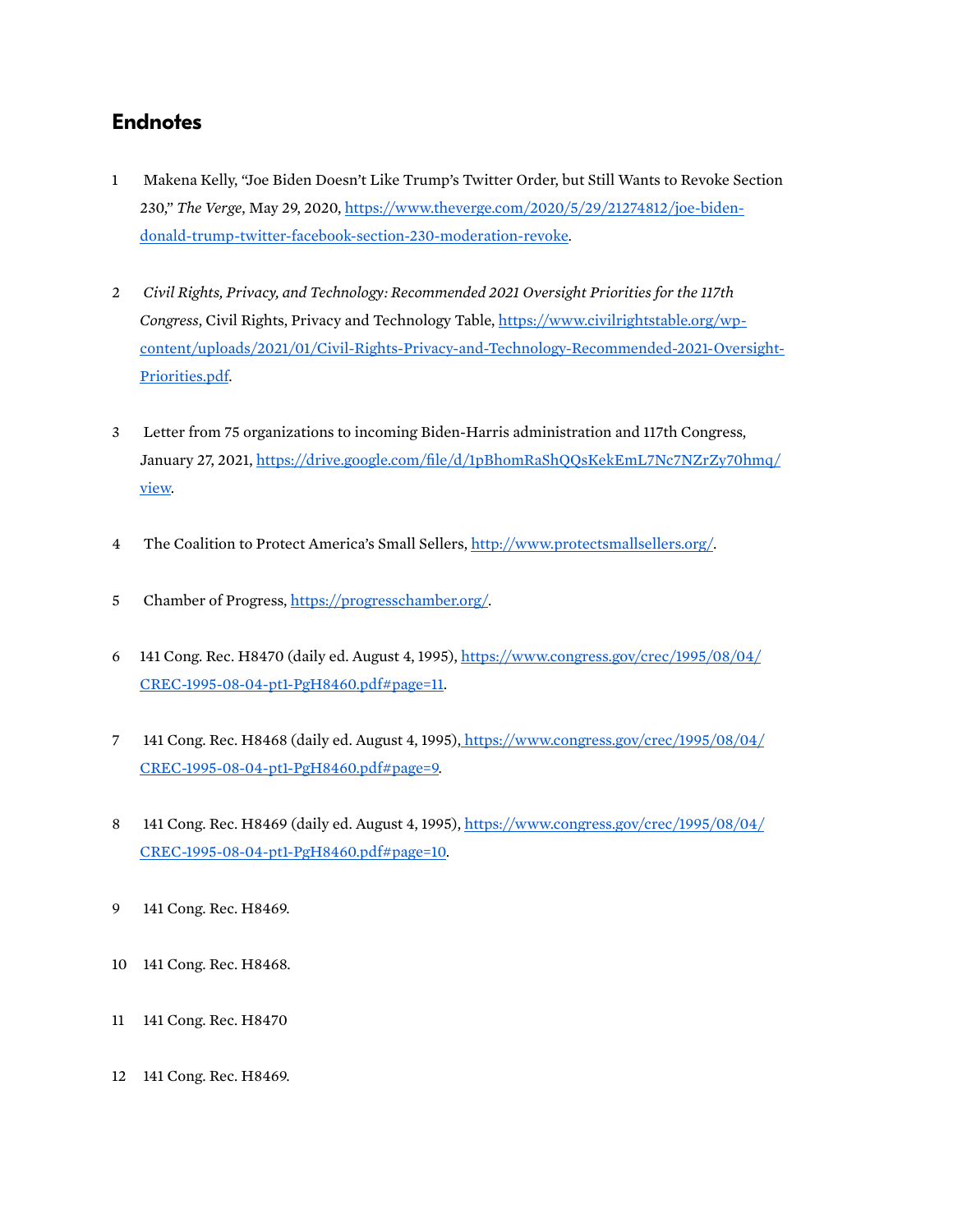- <span id="page-15-0"></span>13 *Hearing before the United States Senate Committee on the Judiciary Subcommittee on Intellectual Property*, 116th Cong. 5 (June 2, 2020) (testimony of David Hansen, Associate University Librarian for Research, Collections & Scholarly Communications and Lead Copyright & Information Policy Officer, Duke University), https://www.judiciary.senate.gov/imo/media/doc/ [Hansen%20Testimony.pdf.](https://www.judiciary.senate.gov/imo/media/doc/Hansen%20Testimony.pdf)
- 14 "Citizen Archivist Dashboard," US National Archives and Records Administration, accessed June 22, 2021,<https://www.archives.gov/citizen-archivist>.
- 15 "By the People," US Library of Congress, accessed June 22, 2021, <https://crowd.loc.gov/>.
- 16 Daisuke Wakabayashi, "Legal Shield for Websites Rattles under Onslaught of Hate Speech," *New York Times*, August 6, 2019, [https://www.nytimes.com/2019/08/06/technology/section-230](https://www.google.com/url?q=https://www.nytimes.com/2019/08/06/technology/section-230-hate-speech.html&sa=D&source=editors&ust=1625163874692000&usg=AOvVaw3H1dThO2yGg4BG9PbcVdUm) [hate-speech.html](https://www.google.com/url?q=https://www.nytimes.com/2019/08/06/technology/section-230-hate-speech.html&sa=D&source=editors&ust=1625163874692000&usg=AOvVaw3H1dThO2yGg4BG9PbcVdUm).
- 17 141 Cong. Rec. H8471 (daily ed. August 4, 1995), [https://www.congress.gov/crec/1995/08/04/](https://www.congress.gov/crec/1995/08/04/CREC-1995-08-04-pt1-PgH8460.pdf#page=12)  [CREC-1995-08-04-pt1-PgH8460.pdf#page=12](https://www.congress.gov/crec/1995/08/04/CREC-1995-08-04-pt1-PgH8460.pdf#page=12).
- 18 Valerie C. Brannon, *Free Speech and the Regulation of Social Media Content*, Congressional Research Service, March 27, 2019, [https://fas.org/sgp/crs/misc/R45650.pdf.](https://fas.org/sgp/crs/misc/R45650.pdf)
- 19 Eric Goldman, "Of Course the First Amendment Protects Google and Facebook (and It's Not a Close Question)," Santa Clara Law Digital Commons, 2018, 1, [https://digitalcommons.law.scu.](https://digitalcommons.law.scu.edu/facpubs/951/)  [edu/facpubs/951/.](https://digitalcommons.law.scu.edu/facpubs/951/)
- 20 Allow States and Victims to Fight Online Sex Trafficking Act of 2017, H.R. 1865, 115th Cong. (2017–2018), [https://www.congress.gov/bill/115th-congress/house-bill/1865/text?r=1.](https://www.congress.gov/bill/115th-congress/house-bill/1865/text?r=1)
- 21 "UC San Diego Social Media Guidelines," UC San Diego University Communications and Public Afairs, updated August 2017, [https://univcomms.ucsd.edu/images/uploads/social-media](https://univcomms.ucsd.edu/images/uploads/social-media-guidelines.pdf)[guidelines.pdf.](https://univcomms.ucsd.edu/images/uploads/social-media-guidelines.pdf)
- 22 "Library Computer & Internet Use Policy," UC San Diego Library, revised October 16, 2015, <https://library.ucsd.edu/about/policies/library-computer-use-policy.html>.
- 23 "UC San Diego Principles of Community," UC San Diego, accessed June 4, 2021, <u>https://ucsd.</u><br><u>edu/about/principles.html</u>.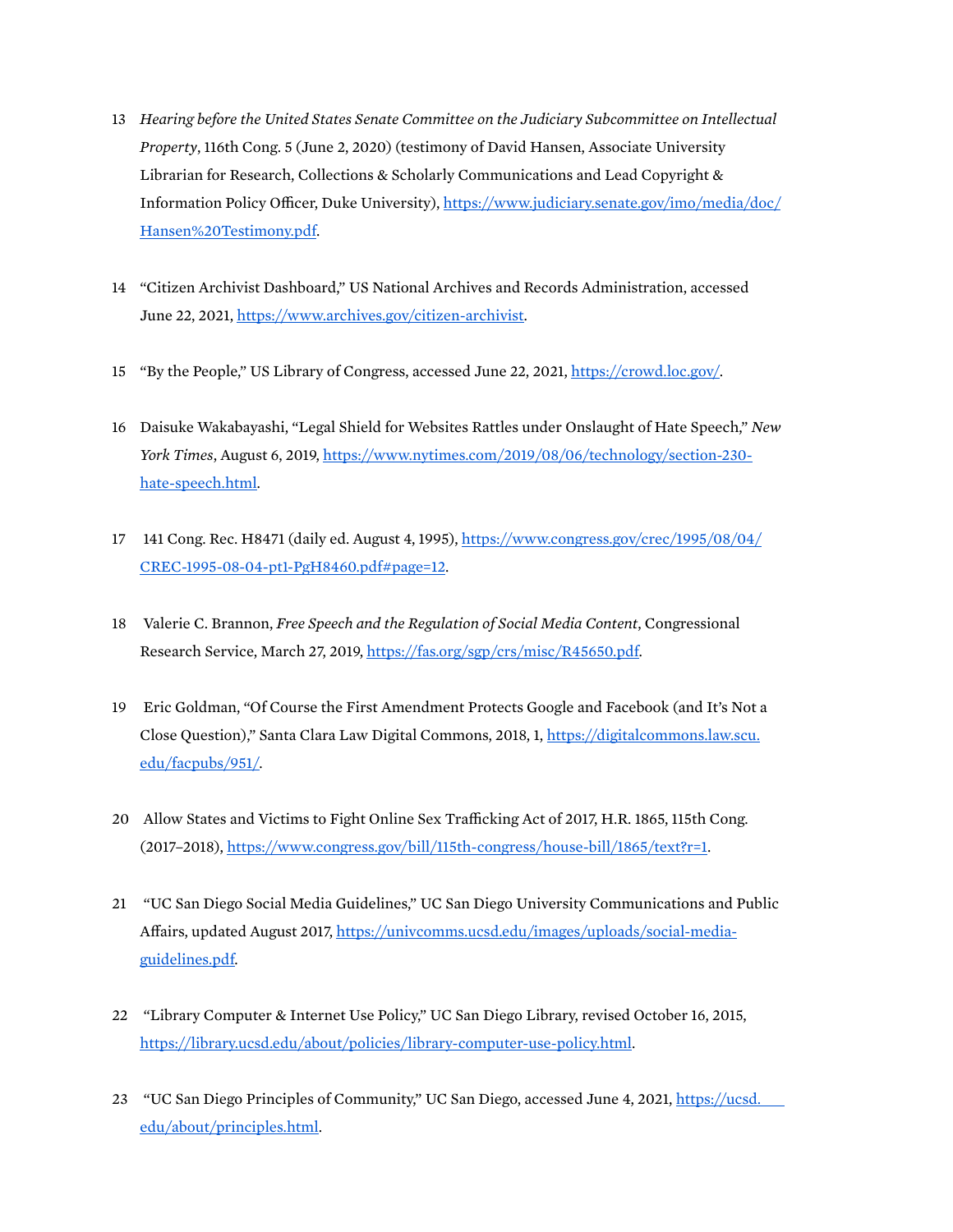- <span id="page-16-0"></span>24 Protecting Americans from Dangerous Algorithms Act, H.R. 2154, 117th Cong. (2021), https:// [malinowski.house.gov/sites/malinowski.house.gov/fles/Malinowski\\_Eshoo\\_Algorithms.pdf](https://malinowski.house.gov/sites/malinowski.house.gov/files/Malinowski_Eshoo_Algorithms.pdf).
- 25 Kate Cox, "Proposed Sec. 230 Rewrite Could Have Wide-Ranging Consequences," *Ars Technica*, February 8, 2021, [https://arstechnica.com/tech-policy/2021/02/proposed-sec-230-rewrite](https://arstechnica.com/tech-policy/2021/02/proposed-sec-230-rewrite-could-have-wide-ranging-consequences/)[could-have-wide-ranging-consequences/.](https://arstechnica.com/tech-policy/2021/02/proposed-sec-230-rewrite-could-have-wide-ranging-consequences/)
- 26 Emily A. Vogels, "The State of Online Harassment," Pew Research Center, January 13, 2021, [https://www.pewresearch.org/internet/2021/01/13/the-state-of-online-harassment/.](https://www.pewresearch.org/internet/2021/01/13/the-state-of-online-harassment/)
- 27 Paul M. Barrett and J. Grant Sims, *False Accusation: The Unfounded Claim That Social Media Companies Censor Conservatives* (New York: NYU Stern Center for Business and Human Rights, February 2021), [https://static1.squarespace.com/static/5b6df958f8370af3217d4178/t/60187b5f45](https://static1.squarespace.com/static/5b6df958f8370af3217d4178/t/60187b5f45762e708708c8e9/1612217185240/NYU+False+Accusation_2.pdf)  [762e708708c8e9/1612217185240/NYU+False+Accusation\\_2.pdf.](https://static1.squarespace.com/static/5b6df958f8370af3217d4178/t/60187b5f45762e708708c8e9/1612217185240/NYU+False+Accusation_2.pdf)
- 28 Valerie C. Brannon, "Liability for Content Hosts: An Overview of the Communication Decency Act's Section 230," Congressional Research Service, June 6, 2019, https://fas.org/sgp/crs/misc/ [LSB10306.pdf.](https://fas.org/sgp/crs/misc/LSB10306.pdf)
- 29 *Hearing before the United States House of Representatives Committee on Energy and Commerce Subcommittees on Consumer Protection & Commerce and Communications & Technology*, 117th Cong. 7 (March 25, 2021) (testimony of Mark Zuckerberg, CEO of Facebook), [https://](https://energycommerce.house.gov/sites/democrats.energycommerce.house.gov/files/documents/Witness%20Testimony_Zuckerberg_CAT_CPC_2021.03.25.pdf)  [energycommerce.house.gov/sites/democrats.energycommerce.house.gov/fles/documents/](https://energycommerce.house.gov/sites/democrats.energycommerce.house.gov/files/documents/Witness%20Testimony_Zuckerberg_CAT_CPC_2021.03.25.pdf)  [Witness%20Testimony\\_Zuckerberg\\_CAT\\_CPC\\_2021.03.25.pdf.](https://energycommerce.house.gov/sites/democrats.energycommerce.house.gov/files/documents/Witness%20Testimony_Zuckerberg_CAT_CPC_2021.03.25.pdf)